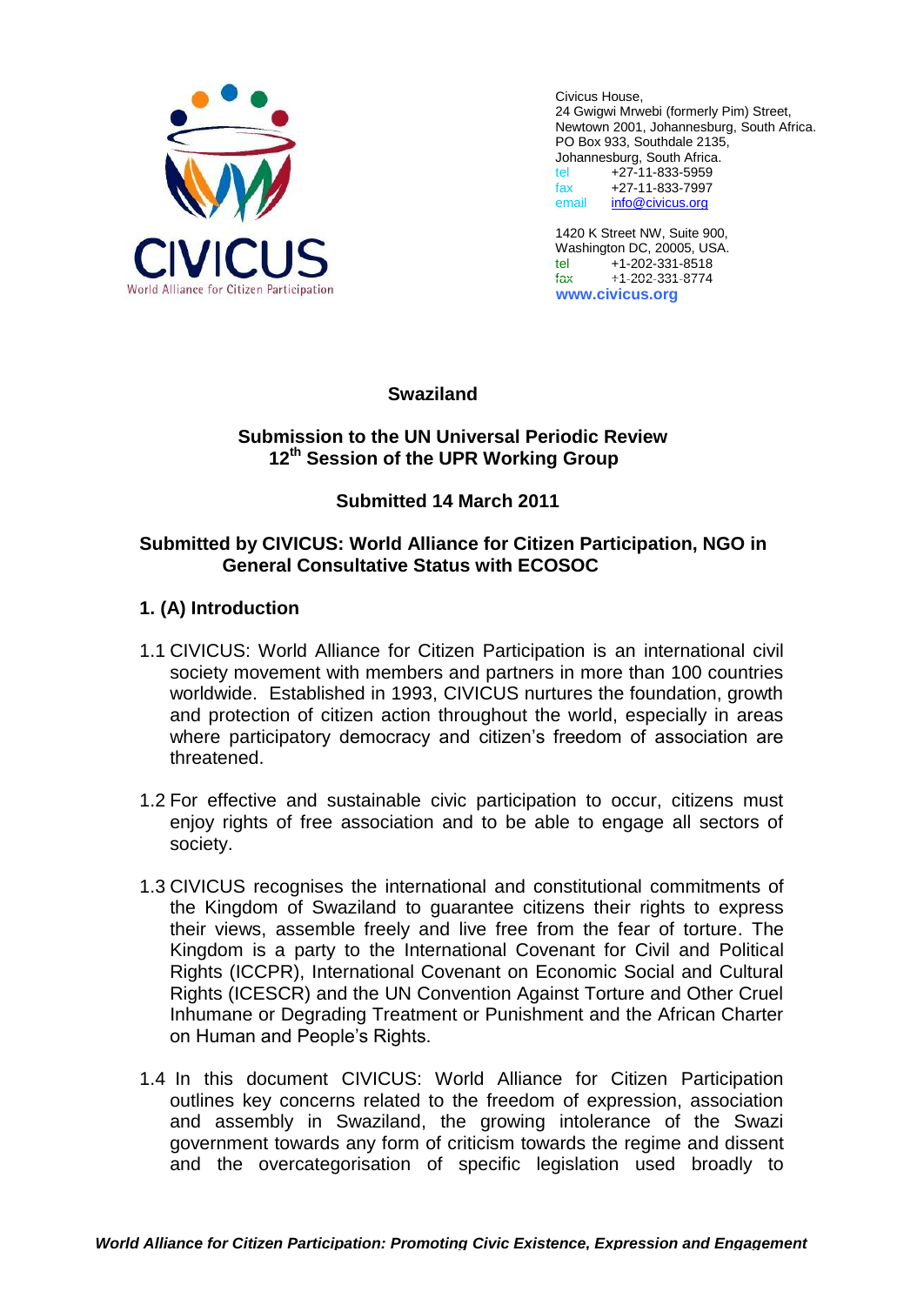clampdown on those who are critical of the government and the Swazi monarchy.

- Under section B, CIVICUS focuses on issues of concern regarding the severe restrictions and repressive measures adopted by the Swazi government using provisions in the Suppression of Terrorism Act which was promulgated in 2008.
- In section C, CIVICUS focuses on the use of excessive force by security officials to silence dissenters and those who are critical of the government and the monarchy.
- In section D, CIVICUS makes a number of recommendations in the areas of concerns listed.

### **2. (B) Concerns over the use of the Suppression of Terrorism Act promulgated in 2008**

- 2.1 Overall Concerns
- 2.1.1 The Act was signed into law by King Swati III in August 2008 after going through parliament without broad consultations with civil society and the public. There are several legal ambiguities in the application of the law because the definition of "terrorist act" as stipulated in the law is broad and in certain instances applies to association, assembly, and affiliation to religious groups and other formations. The law also places limitations on the country's courts to review orders from the government which outlaws certain groups or organisations.
- 2.1.2 CIVICUS and other civil society organisations who work in Swaziland have expressed serious concerns about the legal and regulatory restrictions placed on civil society organisations and the media in the Kingdom and the extensive use of the Suppression of Terrorism Act by the state authorities to exert control over civil society, human rights activists and the press.
- 2.1.3 CIVICUS acknowledges that it is the responsibility of the state to ensure through appropriate legislation that citizens are protected from indiscriminate attacks from persons or groups of persons whose intention is to inflict serious harm and fear. And in the event of violence also ensure that after proper investigations that perpetrators of such acts are brought before the law.
- 2.1.4 At the same time CIVICUS believes that the promulgation and implementation of such legislation must comply with international human rights law. The Suppression of Terrorism Act of 2008 (herein referred to as the STA) has been used broadly and in a discriminatory manner to restrict the activities of social society groups, human rights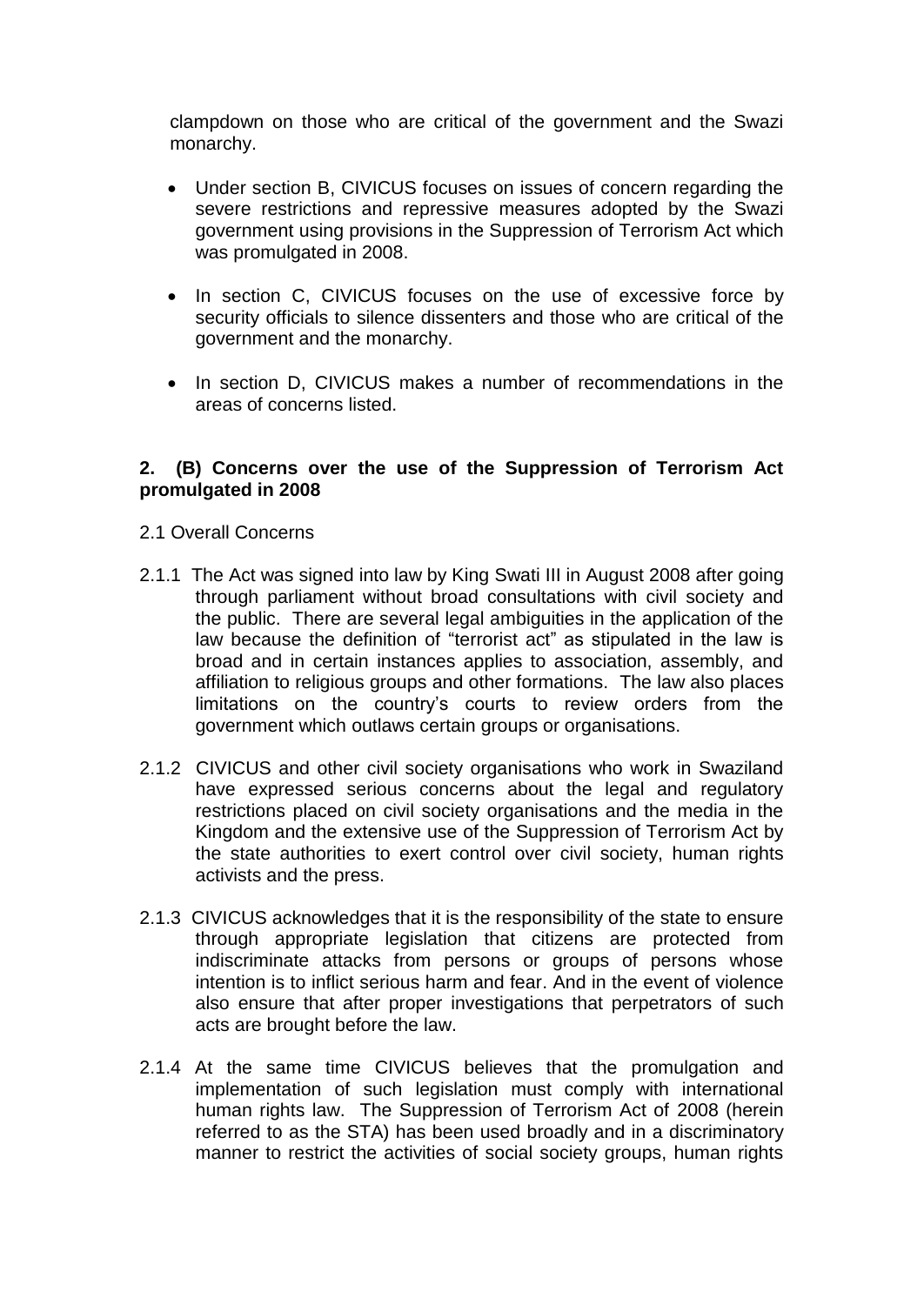defenders and the press. Provisions in the Act have been used by the government to silence or outlaw groups and formations with dissenting views. In 2008, the Swaziland Solidarity Network (SSN) based in South Africa the People's United Democratic Movement (PUDEMO) and the Swaziland Youth Congress (SWAYOCO) were classified as terrorist groups using sections of the STA.

2.1.5 After the government labeled these groups as terrorist groups, Mario Masuku, President of PUDEMO was arrested, detained and charged under the STA for making comments at a funeral which insinuated that he supported a terrorist group. The Swazi Attorney General reportedly told Swazi citizens that they will face the might of the law if they are associated with any of the groups or associations which the government identified as terrorist in nature.

#### **2.2 Restrictions on the rights to freedom of expression**

- 2.2.1 Civil society organisations, human rights defenders and the press should be able to freely voice their views on critical issues which affect the citizens in the country.
- 2.2.2 In contrast to the Kingdom's international commitments under the ICCPR, the Swazi Monarchy exercises absolute and discretionary powers to curtail the rights of citizens to free speech even though this right is also enshrined in the country's constitution.
- 2.2.3 Freedom of expression is severely restricted in Swaziland. The press is regularly censored and the authorities have outlawed any publication or writing that is critical of the monarchy. On 19 October 2010, the Swazi Prime Minister Barnabas Sibusiso Dlamini outlined his proposal for legislation that will force columnists to request prior permission before publishing comments that criticise the government. The Prime Minister stated that columnists who write pieces that are critical of the government, dent the image of the country and receive compensation from foreign sources. This establishes a de facto environment where articles which are critical of the government will be censored before they are published. The only independent radio station that operates in the country broadcasts content on religious issues.
- 2.2.4 In July 2010, security officers arrested two activists Mphandlana Shongwe and Norman Xaba at a civil society meeting for allegedly putting on T-Shirts and shouting slogans of groups which the government had declared were terrorist groups under the STA. The accused were later released on bail.
- 2.2.5 Sections of the STA have also been used to monitor and survey the activities of civil society including telephone calls and meetings. On several occasions meetings or protests organised by civil society have also been called off because of a strong security presence.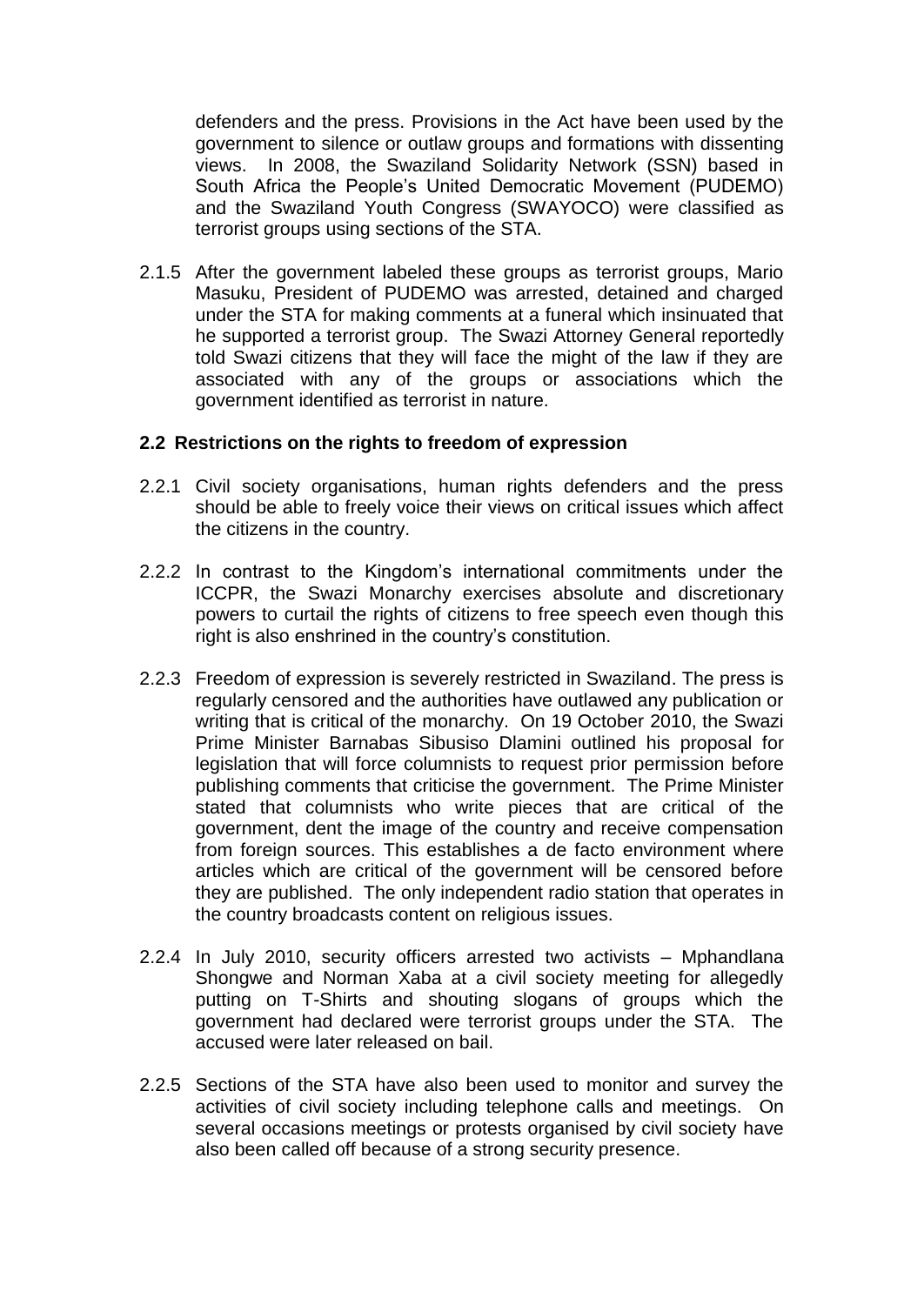### **2.3 Restrictions on Freedom of Association and Assembly**

- 2.3.1 The government of Swaziland should at all times respect the citizen's rights to assembly and be part of associations as enshrined in the 2006 constitution.
- 2.3.2 Even though the 2006 constitution of Swaziland has provisions for freedom of association and assembly, the same constitution does not outlaw or repeal the 1973 ban on political parties and so political parties are not legally recognised in Swaziland.
- 2.3.3 Protest demonstrations are usually suppressed, sometimes through brute force applied by law enforcement authorities. Following the acquittal of opposition leader Mario Masuku on terrorism charges on 1 September 2009, prison authorities violently attacked a group of demonstrators who had gathered around the prison premises waiting for Masuku's released.
- 2.3.4 In September 2010, security forces disrupted pro-democracy demonstrations, detained and later released some activists without any charges and deported trade union activists from other countries who had traveled to Swaziland to show solidarity with civil society in the country. The government approved these actions claming that intimidation and torture are tools the government uses to suppress opposition to the state and those acting on behalf of foreign sources.

### **3. (C) Torture and the use of Excessive Force on demonstrators and critics**

- 3.1. Law enforcement officers continue to act with impunity in using brute force against those suspected of committing criminal offences, demonstrators and political activists. Victims of police violence have no recourse to an independent body which can look into allegations of torture.
- 3.2 A member of PUDEMO was found dead in custody after he was arrested and detained for wearing a T-shirt which had the PUDEMO logo on it. At the time of his death, the police stated that he had committed suicide while in detention but inconsistent injuries found on his body call into question this police pronouncement.
- 3.3 Wandile Dludlu, president of the Swaziland Youth Congress was arrested close to the South African border with Swaziland on September 4 2010. Four police offices who arrested him took reportedly tortured him after tying his hands and ankles and dumped him without pressing any charges.